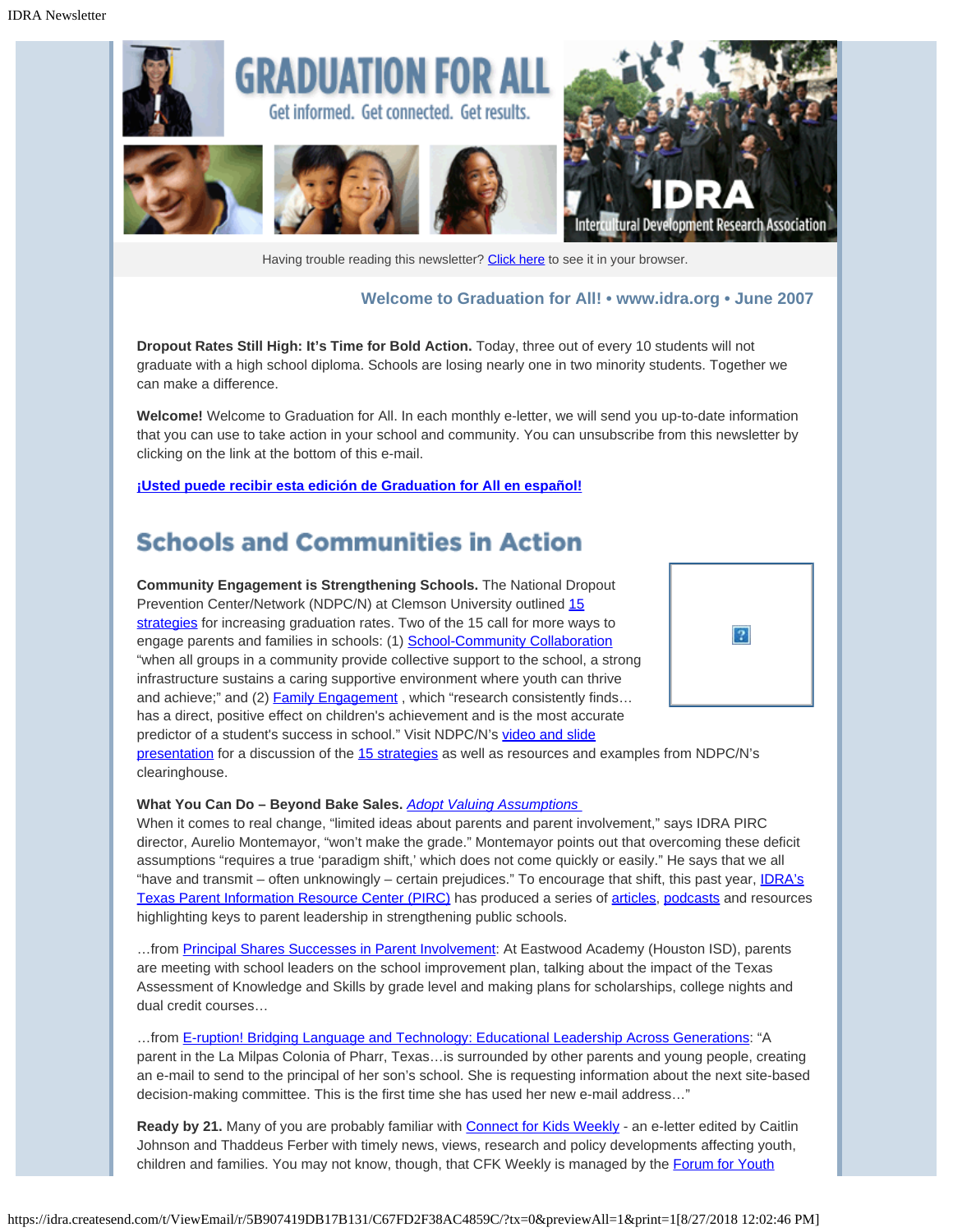[Investment](http://idra.createsend.com/t/1/l/trkti/l/www.forumfyi.org/). The Forum may be helping to bring a "Ready by 21" youth council or partnership to a community near you. In Texas, [Austin's/Travis County's Ready by 21 Coalition](http://idra.createsend.com/t/1/l/trkti/l/www.readyby21austin.org/index.php) is learning more about the gaps and overlaps in youth services, [listening to youth](http://idra.createsend.com/t/1/l/trkti/l/www.readyby21austin.org/yv-youthsaid.php) and setting up a [youth council.](http://idra.createsend.com/t/1/l/trkti/l/www.readyby21austin.org/youthcouncil.php) Austin's Ready by 21 Coalition brings together public, private and school district partners like Austin ISD, WorkSource-Greater Austin Area Workforce Board [\(http://www.worksourceaustin.com/\)](http://idra.createsend.com/t/1/l/trkti/l/www.worksourceaustin.com/), and [Austin Voices for Education and Youth](http://idra.createsend.com/t/1/l/trkti/l/www.austinvoices.org/).

**We want to hear from you!** Want to share a model of school-community partnership that is making a difference in your district? Let us hear from you! You can drop us a note at: *gradforall@idra.org*.

# **Toolbox**

**New Research and Maps on Tap.** What is a good job? How much education is needed? What are the economic payoffs? These are some of the questions **[Education Week](http://idra.createsend.com/t/1/l/trkti/l/www.edweek.org/ew/index.html) aims to answer with [Diplomas Count: Ready for What?](http://idra.createsend.com/t/1/l/trkti/l/www.edweek.org/ew/toc/2007/06/12/index.html)** [Preparing Students for College, Careers and Life After School](http://idra.createsend.com/t/1/l/trkti/l/www.edweek.org/ew/toc/2007/06/12/index.html) its second annual report on graduation rates. Diplomas Count finds that "Nationwide, only about 70 percent of 9th graders make it to graduation…that figure drops to 46 percent for Black males and 52 percent for Hispanic males." The report includes descriptions of the ["Reality Gap"](http://idra.createsend.com/t/1/l/trkti/l/www.edweek.org/media/ew/dc/2007/DC07_PressConf_presentation.pdf) between dropout rates reported under NCLB vs. independent research and [interactive maps](http://idra.createsend.com/t/1/l/trkti/l/mapsg.edweek.org/edweekv2/default.jsp) and special reports for every state and school district.

| ? |
|---|
|---|

**12 Things You Should Know and Expect.** As a resource for parent leadership, check out [As a Parent,](http://idra.createsend.com/t/1/l/trkti/l/www.centerforparentleadership.org/publications.html) Here are 12 Things You Should Know About and Expect From Your Schools...and Yourself – in [English](http://idra.createsend.com/t/1/l/trkti/l/www.centerforparentleadership.org/12_tips.pdf) and [Spanish](http://idra.createsend.com/t/1/l/trkti/l/www.centerforparentleadership.org/12%20ideas_Espanol_NEWEST.doc), produced by KSA-Plus Communications and the Center for Parent Leadership at the Pritchard Committee.

**Highlighting School-Family-Community Partnerships.** This year, Annie E. Casey Foundation has published stories and findings from its education investments online at [Connecting Schools, Families, and](http://idra.createsend.com/t/1/l/trkti/l/www.aecf.org/upload/PublicationFiles/ED3622H5045.pdf) [Communities.](http://idra.createsend.com/t/1/l/trkti/l/www.aecf.org/upload/PublicationFiles/ED3622H5045.pdf) 

**Raise Parent Involvement in NCLB.** The **Public Education Network (PEN)**, after three years *gathering* [public input on NCLB](http://idra.createsend.com/t/1/l/trkti/l/www.publiceducation.org/nclb_hearings.asp), is advocating for far stronger provisions for parent engagement in NCLB reauthorization. See: June 8: [PEN pushes for stronger parental involvement measures](http://idra.createsend.com/t/1/l/trkti/l/www.publiceducation.org/../pen_news/archive/20070608_PEN.asp). For highlights from public hearings on NCLB in Texas, including a hearing that IDRA convened in collaboration with PEN, visit: [http://www.publiceducation.org/nclb\\_hearings.asp](http://idra.createsend.com/t/1/l/trkti/l/www.publiceducation.org/nclb_hearings.asp).

Listen In! Jump to [Valuing Families in Children's Education](http://idra.createsend.com/t/1/l/trkti/l/www.idra.org/images/stories/CN-11.mp3) for an IDRA Classnotes podcast by Aurelio Montemayor, director of IDRA's [Texas Parent Information Resource Center](http://idra.createsend.com/t/1/l/trkti/l/www.idra.org/Texas_IDRA_PIRC.htm/).

Check out Iowa public radio show [The Exchange \(NPR, May 2007\)](http://idra.createsend.com/t/1/l/trkti/l/www.forumfyi.org/Files/02_Karen_interview_WSUI.mp3) to hear Karen Pittman, executive director of the Forum for Youth Investment, describing Ready by 21 and a national vision for youth development.

**Youth Voices.** "How would it feel to be the only student of your race…a token Black student in an advanced placement class? At this moment, there are hardly any Blacks in AP classes…When minorities are not encouraged to take advanced placement classes a defacto segregation line is created. The dream of *Brown* and *Mendez* was not only to make education equal for all races but to also give hope to improving education as a whole."

 - Little Rock High School student, presenting to cross-sector leaders in Arkansas attending IDRA's Mendez and Brown Community Blueprint Dialogues (click [here](http://idra.createsend.com/t/1/l/trkti/l/www.idra.org/mendezbrown/virtual.html) for a virtual tour), Little Rock, Arkansas 2007.

#### **Congratulations to the Graduating Class of 2007!**

**Spring is a time of commencement…and promise.** 30 years ago, on June 16, 1977, Barbara Jordan delivered the commencement address at Harvard University. Jordan, the first Black woman from the South to be elected to the Texas legislature since Reconstruction said: "What the people want is simple. They want an America as good as its promise."

You received this e-letter either because you've expressed interest in the topic or somebody who likes you forwarded it to you. Feel free to forward it to anyone who shares a passion for every student's success. To submit question or comment, send e-mail to *gradforall@idra.org*.